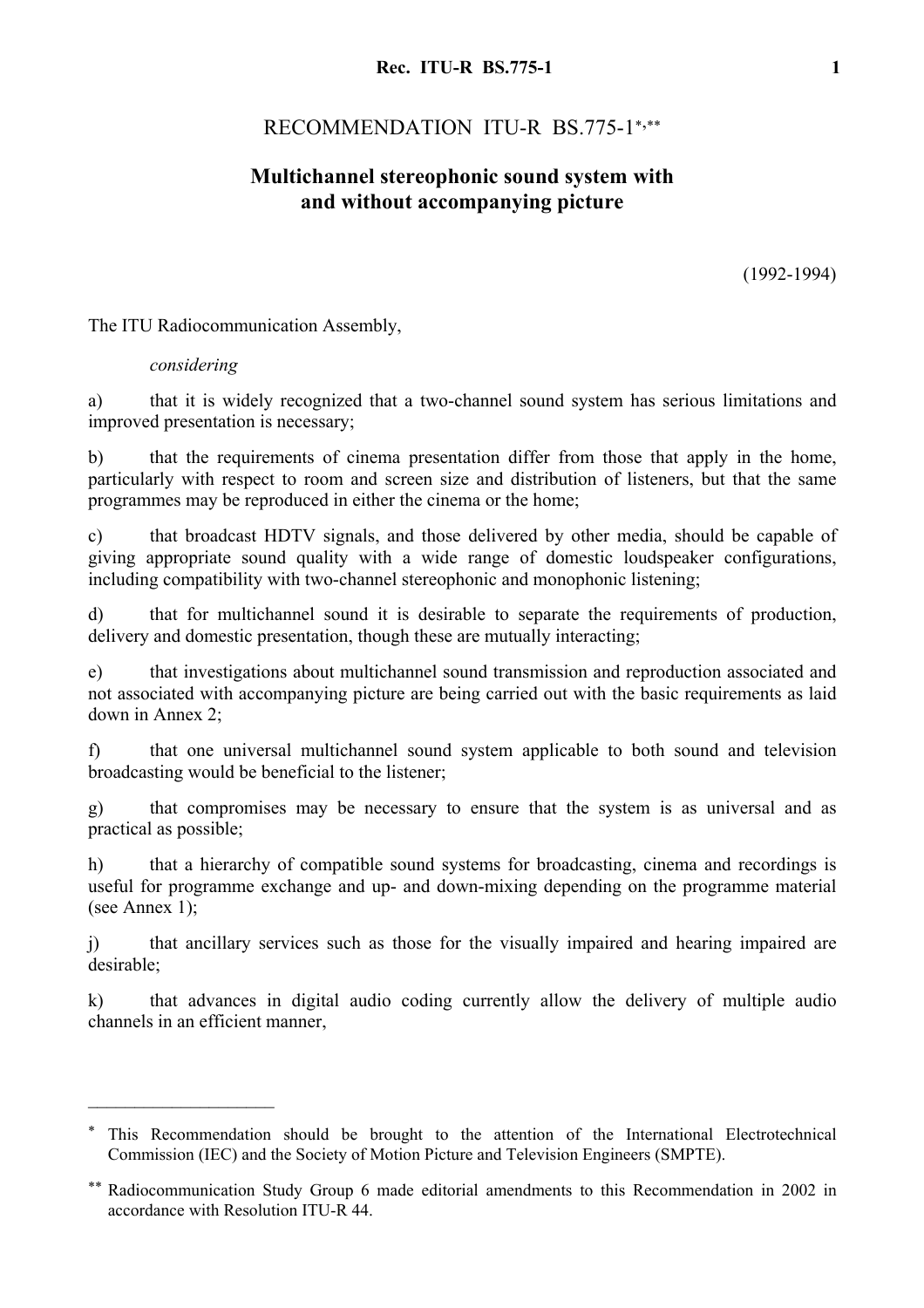#### *recommends*

**1** one universal multichannel stereophonic sound system, with or without accompanying picture, within a hierarchy given in Annex 1;

- **2** the following reference loudspeaker arrangement (see Fig. 1):
- three front loudspeakers combined with two rear/side loudspeakers (Note 1);
- the left and right frontal loudspeakers are placed at the extremities of an arc subtending  $60^{\circ}$ at the reference listening point (Notes 2 and 3).

Where for reasons of available space, it is preferred to place the frontal loudspeakers on a straight line base, then it may be necessary to introduce compensating time delays in the signal feed of the centre loudspeaker;

- both side/rear loudspeakers should be placed within the sectors from 100° to 120° from the centre front reference. Precise location is not necessary. Side/rear loudspeakers should be no closer to the listener than the frontal loudspeakers, unless compensating time delay is introduced (Note 4);
- the frontal loudspeakers should ideally be at a height approximately equal to that of the listener's ears. This implies an acoustically transparent screen. Where a non-acoustically transparent screen is used, the centre loudspeaker should be placed immediately above or below the picture. The height of side/rear loudspeakers is less critical;

**3** the use of five reference recording/transmission signals for left (L), right (R), centre (C), channels for the front, and left surround (LS) and right surround (RS) channels for the side/rear. Additionally the system may include a low frequency extension signal for a low frequency effects (LFE) channel (see Annex 7).

In circumstances where transmission capacity or other constraints apply, the three front signals can be combined with one (mono surround, MS) or zero rear/side signals. In the case of mono surround, the MS signal is fed to both LS and RS loudspeakers (see Fig. 1);

**4** compatibility, if required, with existing and low cost receivers by using one of the methods given in Annex 3;

**5** down-mixing capability, if required, for reduction of the number of channels, either prior to transmission or at the receiver, by employing the down-mixing equations given in Table 2;

**6** upward conversion where an increase in the number of channels is desired, either prior to transmission or at the receiver, by employing upwards-conversion techniques described in Annex 5;

- **7** overall quality to the requirements of Annex 2;
- **8** provision (but see also § 9 below) for the following if necessary:
- alternate multiple language principal services;
- one or more independent channels carrying descriptive information for the visually impaired;
- one or more independent channels for the purpose of supplying improved intelligibility to the hearing impaired;

**9** additional data transmitted with the audio to enable the flexible use of the data capacity allocatable to audio signals (see Annex 6).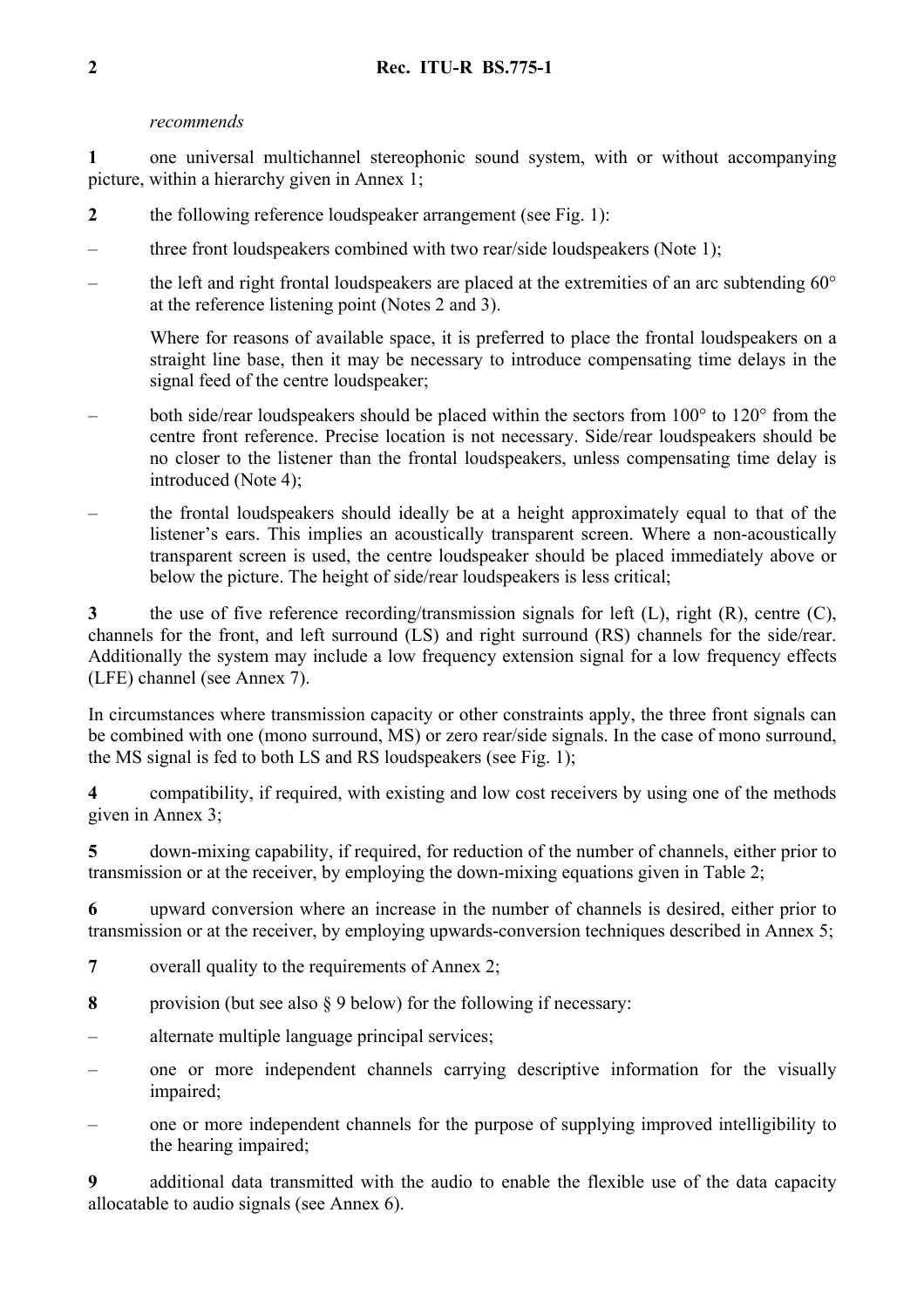



| Loudspeaker | Horizontal angle from<br>centre (degrees) | Height<br>(m) | melmation<br>(degrees) |
|-------------|-------------------------------------------|---------------|------------------------|
|             |                                           | 1.2           |                        |
| L, R        | 30                                        | 1.2           |                        |
| LS, RS      | 100120                                    | $\geq 1.2$    | $015$ down             |
|             |                                           |               | D <sub>01</sub>        |

NOTE 1 – Optionally, there may be an even number of more than two rear/side loudspeakers which may provide a larger optimum listening area and greater envelopment.

NOTE 2 – Optimum sound reproduction requires use of wide angular spacing between the left and right loudspeakers of two or three front loudspeaker channel stereophonic systems (see Fig. 1). It is recognized that the television pictures accompanying stereophonic sound having such an angular width cannot, with current techniques, be displayed to the same wide angles, but are often restricted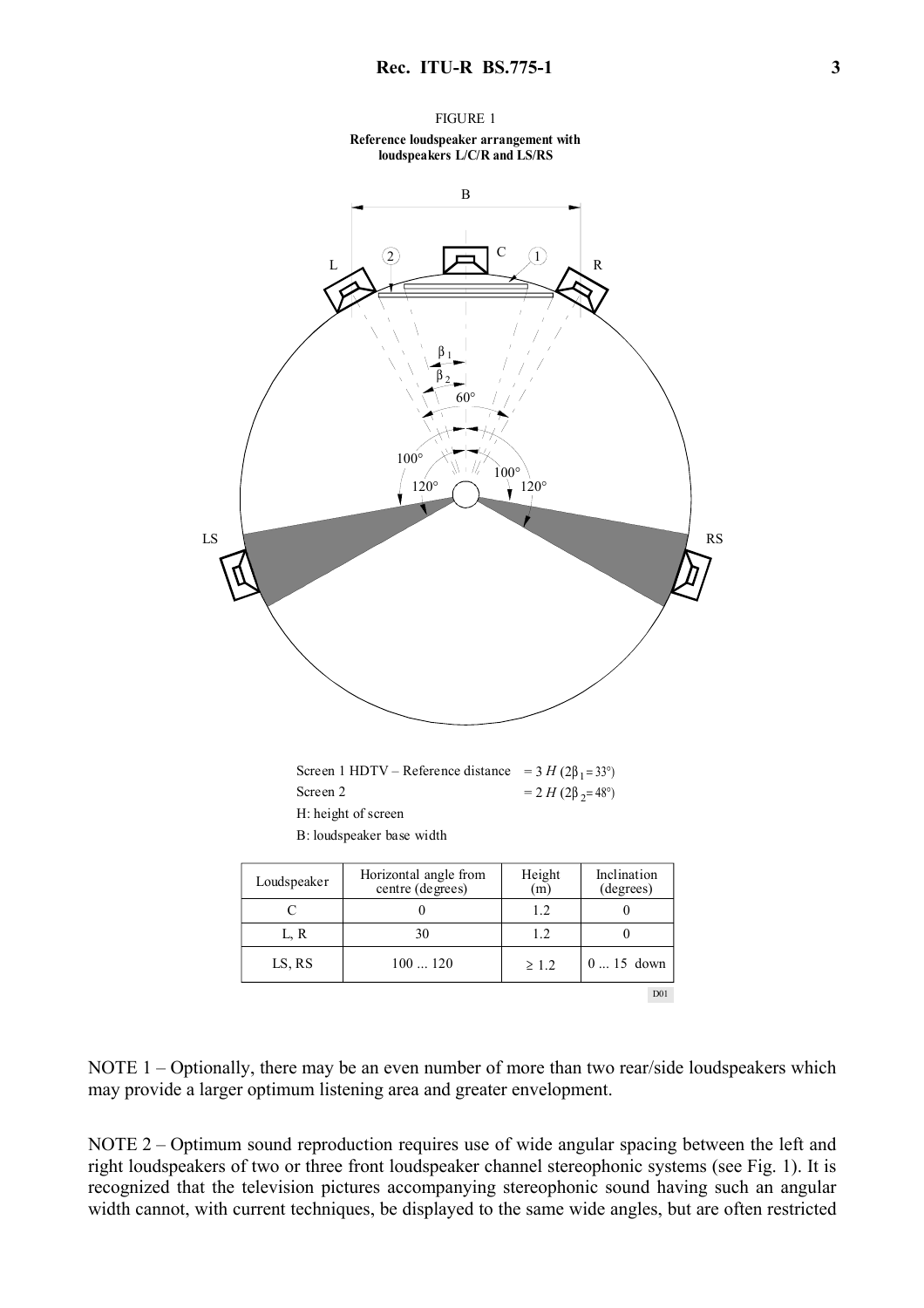to 33° horizontal subtended angle at the reference distance, although cinema images may be displayed at such angles (see Fig. 1). The resulting mismatch between picture and sound image width leads to differences in mixing technique for cinema and television. It is expected that larger television displays will lead to better compatibility of mixes for cinema and television display.

NOTE 3 – The size of the loudspeaker basewidth, B (see Fig. 1), is defined for reference listening test conditions in Recommendation ITU-R BS.1116 – Methods for the subjective assessment of small impairments in audio systems including multichannel sound systems.

NOTE 4 – If more than two rear/side loudspeakers are used, then the loudspeakers should be disposed symmetrically and at equal intervals on the arc which measures from 60° to 150° from the centre front reference (see Fig. 2).

NOTE 5 – If more than two rear/side loudspeakers are used, the LS signal should be fed to each of the side/rear loudspeakers on the left side of the room and the RS signal should be fed to each of the side/rear loudspeakers on the right side of the room. In doing so, it will be necessary to reduce the signal gain such that the total power emitted by the loudspeakers carrying the LS (or RS) signal is the same as if that signal had been reproduced over a single loudspeaker. For large room reproduction, it may also be necessary to delay, or otherwise decorrelate, the feeds to some or all of the side/rear loudspeakers. Further studies on such decorrelation is necessary.



FIGURE 2 **Optional 3/4 loudspeaker arrangement (3 front and 4 surround)**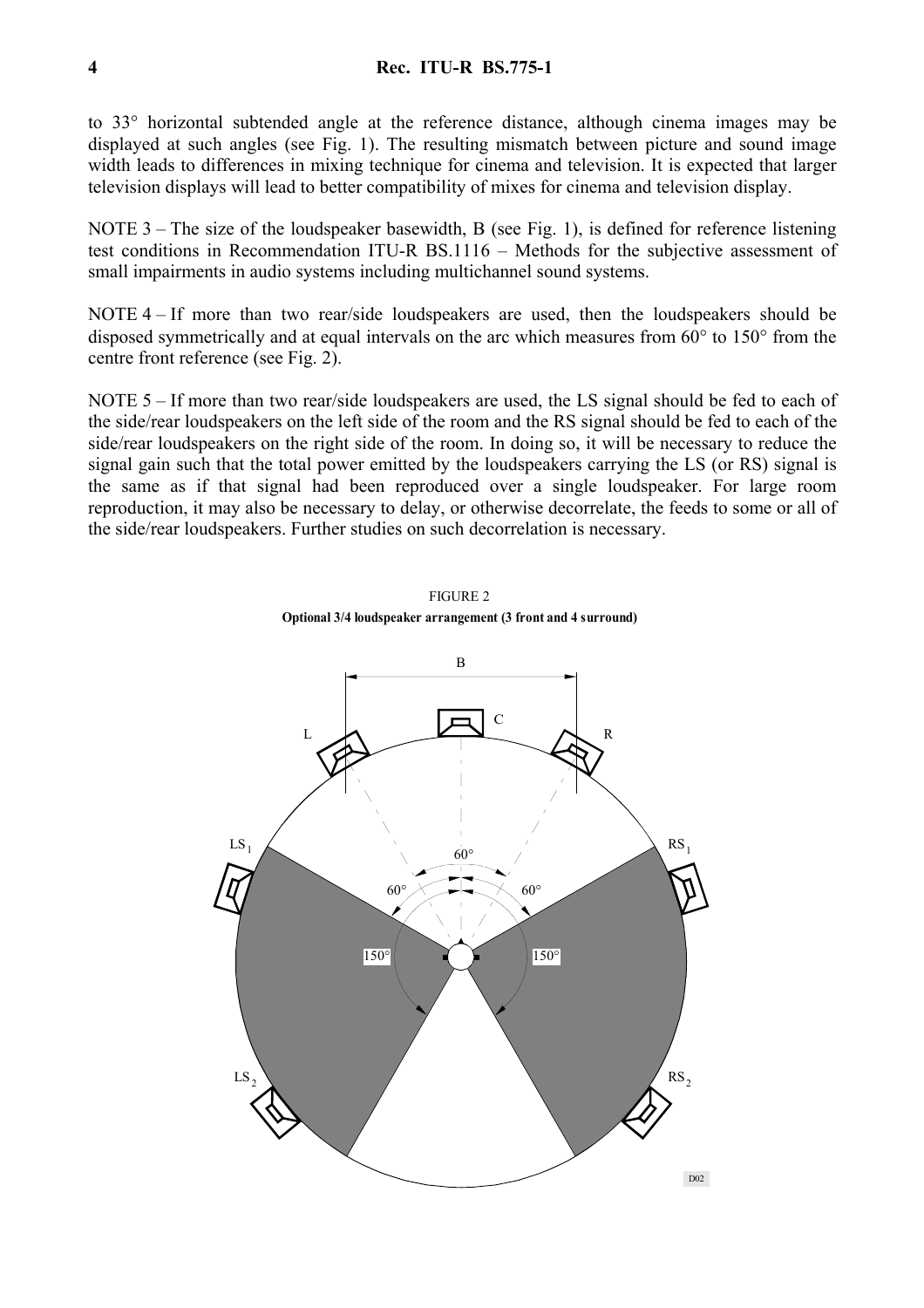#### **Rec. ITU-R BS.775-1** 5

#### ANNEX 1

## **Hierarchy of compatible multichannel sound systems for broadcasting and recording**

| System                               | Channels    | Code                  | Loudspeaker arrangement           |  |  |
|--------------------------------------|-------------|-----------------------|-----------------------------------|--|--|
| Mono channel system                  | M           | 1/0                   | $\stackrel{\text{M}}{\triangle}$  |  |  |
| Mono plus mono surround              | M/MS        | 1/1                   | M<br>$\rm MS$<br>MS<br>(1)<br>(1) |  |  |
| Two-channel stereo                   | L/R         | $2/0$                 | $\mathbb{R}$<br>L<br>$60^\circ$   |  |  |
| Two-channel stereo plus 1 surround   | L/R/MS      | 2/1                   | LS<br>RS<br>(MS)                  |  |  |
| Two-channel stereo plus 2 surround   | L/R/LS/RS   | $2/2$                 | $(MS)$ , $(1)$<br>(1)             |  |  |
| Three-channel stereo                 | L/C/R       | 3/0                   | C<br>${\bf R}$<br>$\mathbf{L}$    |  |  |
| Three-channel stereo plus 1 surrond  | L/C/R/MS    | 3/1                   | LS<br>RS<br>$(MS)$<br>$(1)$       |  |  |
| Three-channel stereo plus 2 surround | L/C/R/LS/RS | $(MS)$ , $(1)$<br>3/2 |                                   |  |  |

 $(1)$  In the case of mono surround the signal feeding LS and RS should preferably be decorrelated.

D03

### ANNEX 2

#### **Basic requirements**

The following requirements are related to the specified multichannel sound system with and without accompanying picture.

**1** The directional stability of the frontal sound image shall be maintained within reasonable limits over a listening area larger than that provided by conventional two-channel stereophony.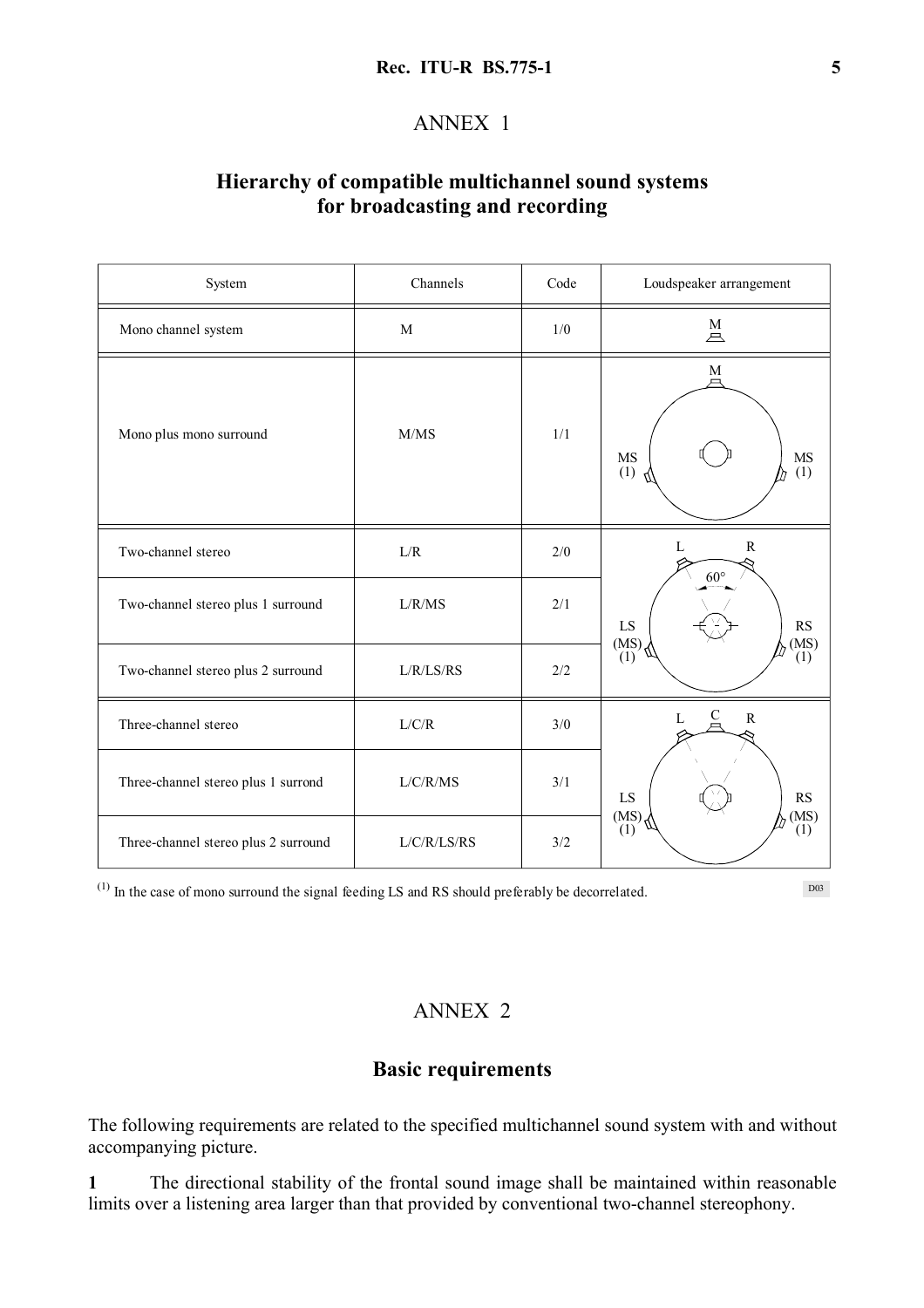#### **6 Rec. ITU-R BS.775-1**

**2** The sensation of spatial reality (ambience) shall be significantly enhanced over that provided by conventional two-channel stereophony. This shall be achieved by the use of side and/or rear loudspeakers.

**3** It is not required that the side/rear loudspeakers should be capable of the prescribed image locations outside the range of the front loudspeakers.

**4** Downward compatibility with sound systems providing lower number of channels (down to stereophonic and monophonic sound systems) shall be maintained (see Annex 1).

**5** Real-time mixing for live broadcast shall be practicable.

**6** In cases where the number of delivered signals is smaller than the number of reproduction channels upward conversion should be ensured to an acceptable degree (see Annex 5).

**7** The basic audio quality of the sound reproduced after decoding must be subjectively indistinguishable from the reference for most types of audio programme material. Using the triple stimuli with hidden reference test implies grades consistently higher than four on the ITU-R impairment 5-grade scale. The most critical material must not be graded lower than four.

**8** For the objective quality parameters Recommendations ITU-R BS.644 and ITU-R BS.645 shall be the basis, superseded by new measuring methods for digital techniques. (These matters are under study by the ITU-R.)

**9** Listening test conditions are currently under study in the ITU-R.

**10** For subjective assessments see Recommendation ITU-R BS.1116.

**11** The synchronization of sound and vision signals are currently under study in the ITU-R.

**12** Optimum economy shall be pursued in all respects, including both cost and transmission bandwidth.

# ANNEX 3

## **Compatibility**

## **1 Backward compatibility with existing receivers**

In the case that an existing 2/0 channel format is extended to a 3/2 channel format, two methods have been identified to assure backward compatibility with existing receivers.

One method is to continue providing the existing 2/0 channel service and to add the new 3/2 channel service. This approach is referred to as a simulcasting operation. The advantage of this approach is that the existing 2/0 service could be discontinued at some point in the future.

Another method is the use of compatibility matrices. The matrix equations shown in Table 1 may be used to provide compatibility with existing receivers. In this case, the existing Left and Right emission channels are used to convey the compatible A and B matrix signals. Additional emission channels are used to convey the  $T$ ,  $Q_1$ , and  $Q_2$  matrix signals. The advantage of this approach is that less additional data capacity is required to add the new service.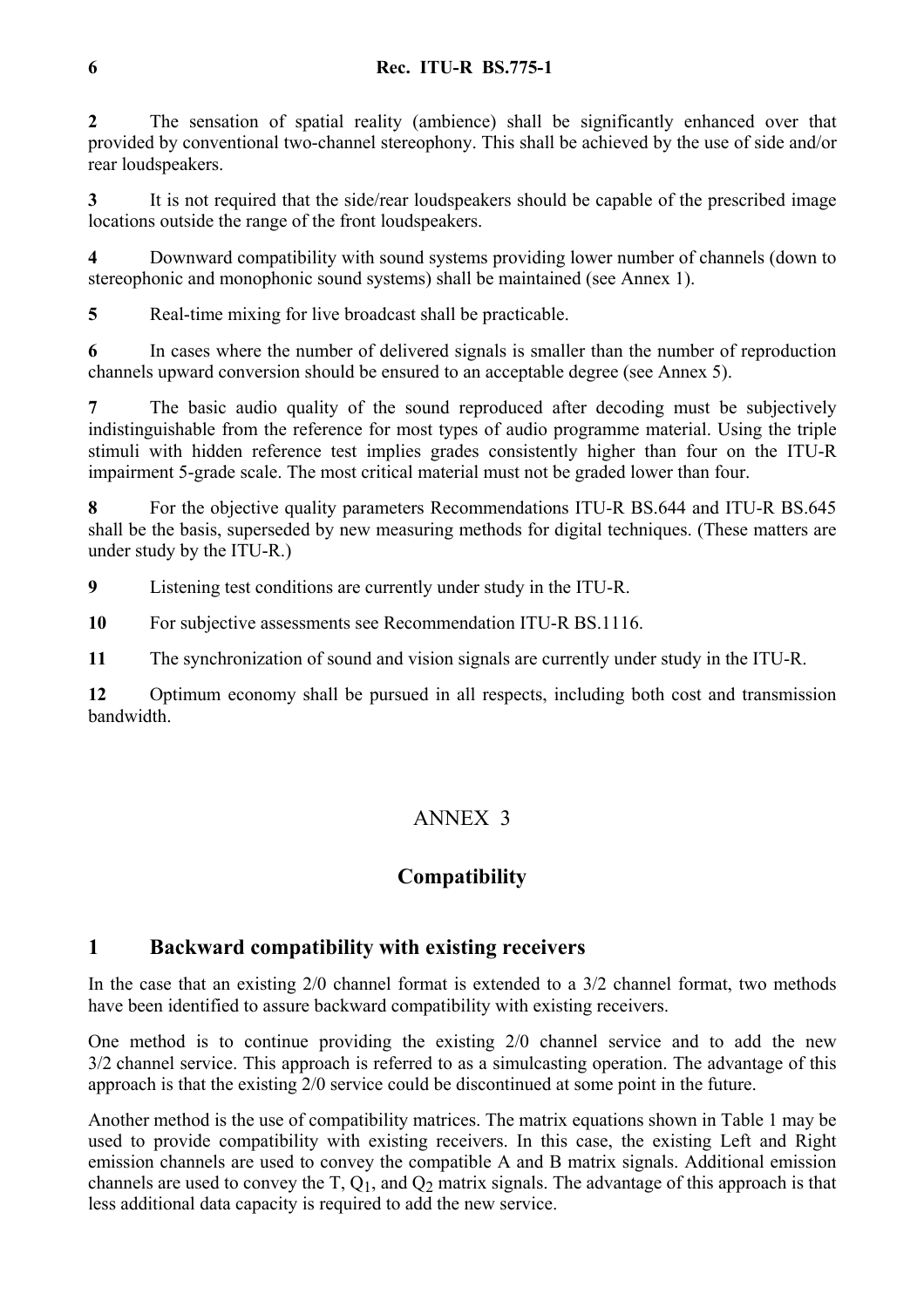#### TABLE 1

#### **Five channel surround: encoding and decoding equations**

| Encoding equations    |        |              |           |           |                    |        |        |        |               |        |           |
|-----------------------|--------|--------------|-----------|-----------|--------------------|--------|--------|--------|---------------|--------|-----------|
|                       |        |              | L         | R         | C                  |        | LS     |        | RS            |        |           |
|                       |        | A<br>$=$     | 1.0000    | 0.0000    | 0.7071             |        | 0.7071 |        | 0.0000        |        |           |
|                       |        | B<br>$=$     | 0.0000    | 1.0000    | 0.7071             |        | 0.0000 |        | 0.7071        |        |           |
|                       |        | T<br>$=$     | 0.0000    | 0.0000    | 0.7071             |        | 0.0000 |        | 0.0000        |        |           |
|                       |        | $Q_1$<br>$=$ | 0.0000    | 0.0000    |                    | 0.0000 | 0.7071 |        | 0.7071        |        |           |
|                       |        | $Q_2 =$      | 0.0000    | 0.0000    |                    | 0.0000 | 0.7071 |        | $-0.7071$     |        |           |
|                       |        |              |           |           | Decoding equations |        |        |        |               |        |           |
|                       | A      | B            | T         | $Q_1$     | $Q_2$              |        | L      | R      | $\mathcal{C}$ | LS     | <b>RS</b> |
| L'<br>$=$             | 1.0000 | 0.0000       | $-1.0000$ | $-0.5000$ | $-0.5000$          | $=$    | 1.0000 | 0.0000 | 0.0000        | 0.0000 | 0.0000    |
| $R^{\prime}$<br>$=$   | 0.0000 | 1.0000       | $-1.0000$ | $-0.5000$ | 0.5000             | $=$    | 0.0000 | 1.0000 | 0.0000        | 0.0000 | 0.0000    |
| $\mathcal{C}'$<br>$=$ | 0.0000 | 0.0000       | 1.4142    | 0.0000    | 0.0000             | $=$    | 0.0000 | 0.0000 | 1.0000        | 0.0000 | 0.0000    |
| $LS' =$               | 0.0000 | 0.0000       | 0.0000    | 0.7071    | 0.7071             | $=$    | 0.0000 | 0.0000 | 0.0000        | 1.0000 | 0.0000    |
| $RS' =$               | 0.0000 | 0.0000       | 0.0000    | 0.7071    | $-0.7071$          | $=$    | 0.0000 | 0.0000 | 0.0000        | 0.0000 | 1.0000    |

### **2 Downward compatibility with low-cost receivers**

Two methods have been identified which provide downward compatibility with low receiver complexity. The first requires the use of the matrix process described in § 1. A low-cost receiver then only requires the A- and B-channels as in the case of the 2/0 system i.e. a system which does not use a backwards compatibility matrix.

The second method is applicable to the discrete 3/2 delivery system. The delivered signals are digitally combined using the equations in Annex 4, which enable the required number of signals to be provided. In the case of low bit-rate source coded signals, the downward mixing of the 3/2 signals may be performed prior to the synthesis portion of the decoding process (where the bulk of the complexity lies).

#### ANNEX 4

#### **Downward mixing of multichannel audio signals**

#### **1 3/2 source signals**

Table 2 shows a set of equations that may be used to mix the five signals of the 3/2 system down to the formats: 1/0; 2/0; 3/0; 2/1; 3/1; 2/2.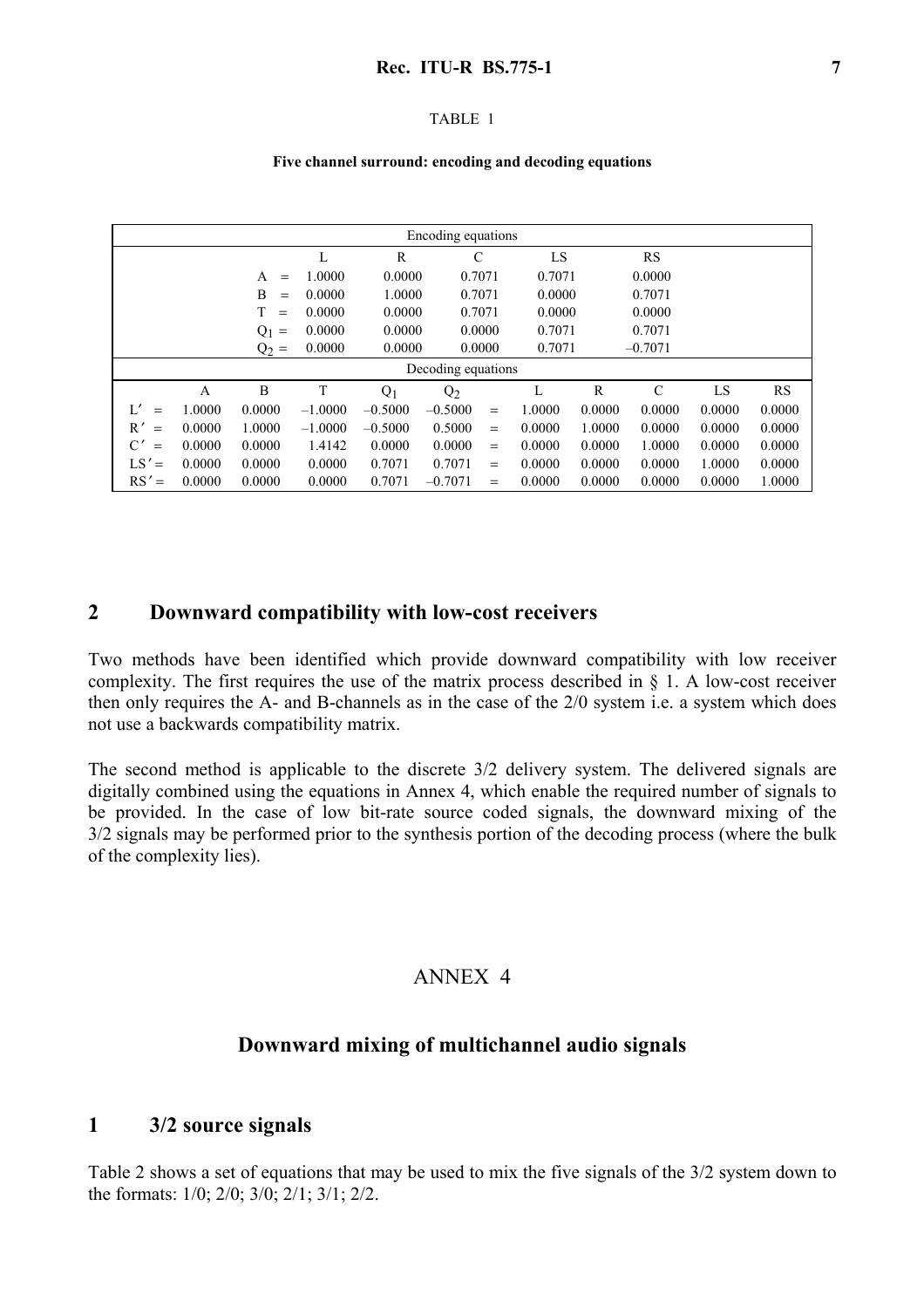| Mono $-1/0$ format           |     |     | L            | $\mathbb{R}$ | $\mathcal{C}$ | LS     | RS        |
|------------------------------|-----|-----|--------------|--------------|---------------|--------|-----------|
|                              | C'  | $=$ | 0.7071       | 0.7071       | 1.0000        | 0.5000 | 0.5000    |
| Stereo $-2/0$ format         |     |     | L            | $\mathbb{R}$ | $\mathcal{C}$ | LS     | RS        |
|                              | L'  | $=$ | 1.0000       | 0.0000       | 0.7071        | 0.7071 | 0.0000    |
|                              | R'  | $=$ | 0.0000       | 1.0000       | 0.7071        | 0.0000 | 0.7071    |
| Three channels $-3/0$ format |     |     | L            | R            | $\mathcal{C}$ | LS     | RS        |
|                              | L'  | $=$ | 1.0000       | 0.0000       | 0.0000        | 0.7071 | 0.0000    |
|                              | R'  |     | 0.0000       | 1.0000       | 0.0000        | 0.0000 | 0.7071    |
|                              | C'  | $=$ | 0.0000       | 0.0000       | 1.0000        | 0.0000 | 0.0000    |
| Three channels $-2/1$ format |     |     | L            | R            | $\mathcal{C}$ | LS     | RS        |
|                              | L'  | $=$ | 1.0000       | 0.0000       | 0.7071        | 0.0000 | 0.0000    |
|                              | R'  | $=$ | 0.0000       | 1.0000       | 0.7071        | 0.0000 | 0.0000    |
|                              | S'  | $=$ | 0.0000       | 0.0000       | 0.0000        | 0.7071 | 0.7071    |
| Four channels $-3/1$ format  |     |     | L            | $\mathbf R$  | $\mathcal{C}$ | LS     | <b>RS</b> |
|                              | L'  | $=$ | 1.0000       | 0.0000       | 0.0000        | 0.0000 | 0.0000    |
|                              | R'  | $=$ | 0.0000       | 1.0000       | 0.0000        | 0.0000 | 0.0000    |
|                              | C'  | $=$ | 0.0000       | 0.0000       | 1.0000        | 0.0000 | 0.0000    |
|                              | S'  | $=$ | 0.0000       | 0.0000       | 0.0000        | 0.7071 | 0.7071    |
| Four channels $-2/2$ format  |     |     | $\mathbf{L}$ | $\mathbf R$  | $\mathcal{C}$ | LS     | RS        |
|                              | L'  | $=$ | 1.0000       | 0.0000       | 0.7071        | 0.0000 | 0.0000    |
|                              | R'  |     | 0.0000       | 1.0000       | 0.7071        | 0.0000 | 0.0000    |
|                              | LS' |     | 0.0000       | 0.0000       | 0.0000        | 1.0000 | 0.0000    |
|                              | RS' |     | 0.0000       | 0.0000       | 0.0000        | 0.0000 | 1.0000    |

| . .<br>. . |  |
|------------|--|
|------------|--|

**Downward mixing equations for 3/2 source material** 

It should be noted that the overall effect of such downward mixing equations (and compatibility matrixing, see Annex 3) will depend on other factors, such as the panning equations and microphone characteristics. It is recommended that further studies on such interactions be carried out (see Annex 8).

### ANNEX 5

#### **Upwards conversion**

Upwards conversion is needed in cases where the number of production channels is smaller than the number of channels available for reproduction. A typical example is a 2-channel stereo programme (2/0) that is to be presented over a 3/2 reproduction system.

Upwards conversion involves the generation of the "missing" channels somewhere in the broadcast chain. When performing upwards conversion, the following guidelines should normally be respected in order that the programme makers have a reference arrangement. These guidelines do not exclude the possibility, for receiver manufacturers, of the implementation of more sophisticated techniques.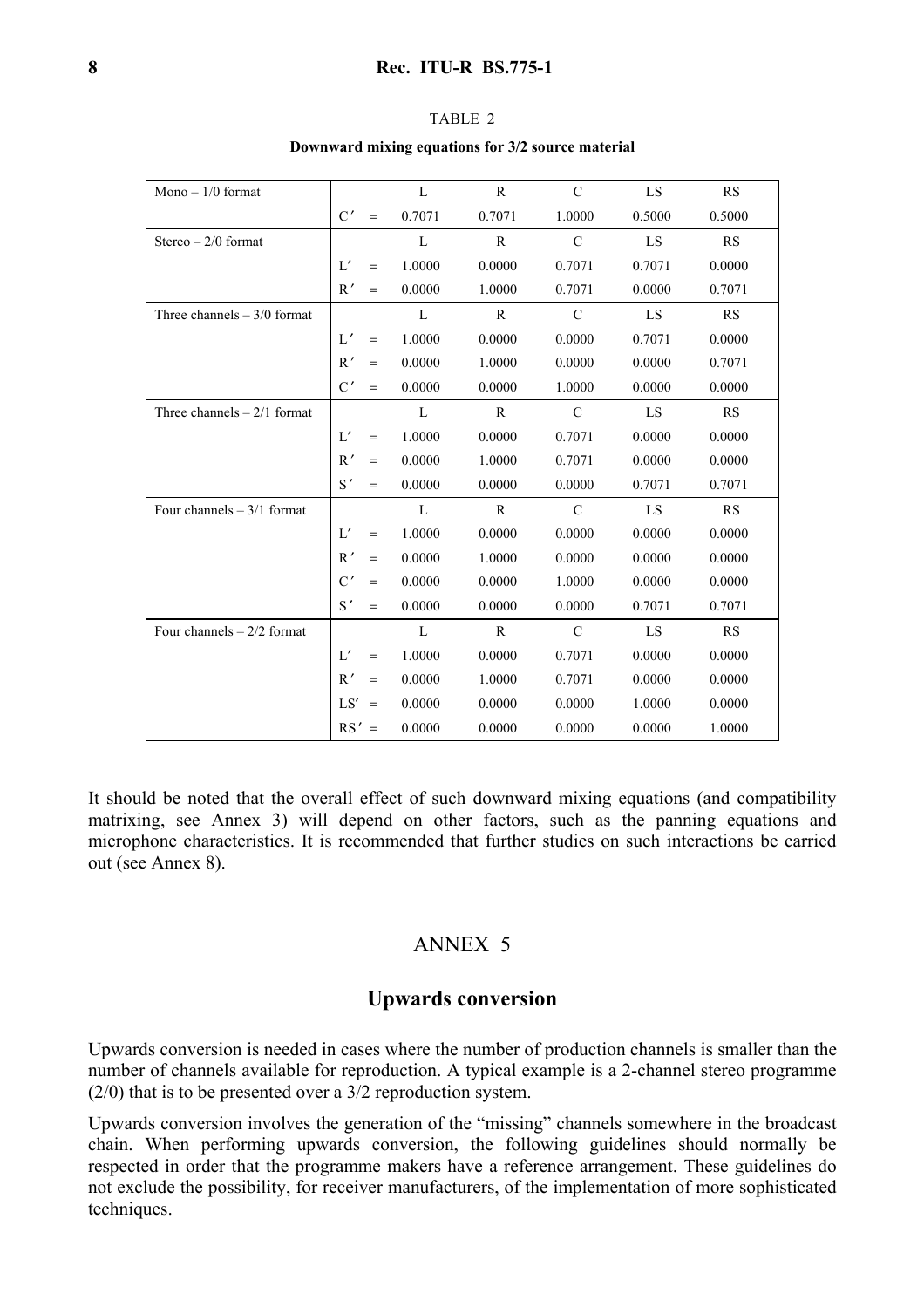### **1 Frontal channels**

**1.1** When a monophonic programme is to be presented over a reproduction system with three frontal loudspeakers, the mono signal should be presented over the centre loudspeaker only. When two frontal loudspeakers are only available, the mono signal should be presented over both left and right loudspeakers with an attenuation of 3 dB.

**1.2** When a stereophonic programme is to be presented over a reproduction system with three frontal loudspeakers, the left and right signals of the stereo programme should be presented respectively over the left and right loudspeakers only.

### **2 Surround channels**

**2.1** When there is no surround signal in a programme, surround loudspeakers should not be activated.

**2.2** When a given surround signal is to be reproduced over more than one loudspeaker, decorrelation between each loudspeaker signal should be performed. Furthermore, proper attenuation should be applied to each loudspeaker signal so that the combined sound pressure level produced by these loudspeakers should match that of a single frontal loudspeaker if fed by the same signal at a given reference listening position.

### **3 Data channel**

Auxiliary information describing the mode of transmission (number and type of transmitted channels) should be transmitted periodically in a special data channel in parallel with the programme. This information will be needed to perform upwards conversion in receivers.

### ANNEX 6

## **Additional data\***

It is necessary that some additional data are sent to the multichannel sound receiver, to enable it to identify the multichannel sound configuration in use, and provide the loudspeakers with the required signals. Implicit in the ability to reconfigure a multichannel sound system is the ability to use the available sound channels flexibly, so that a wide range of applications can be covered.

The details of the additional data (bit rate, data format, etc.) have yet to be determined. However, the following applications, which would need to be signalled in the data channel, have been identified:

- the signalling and controlling of different multichannel sound configurations for the main programme and conversion (e.g. 5-channel, 3-channel, 2-channel, mono) to other configurations;
- indicating a special sound signal for listeners with impaired hearing;
- indicating a special sound signal for viewers with impaired sight;
- indicating a separate audio programme (SAP);

 $\mathcal{L}_\text{max}$ 

Further studies and contributions from administrations are necessary.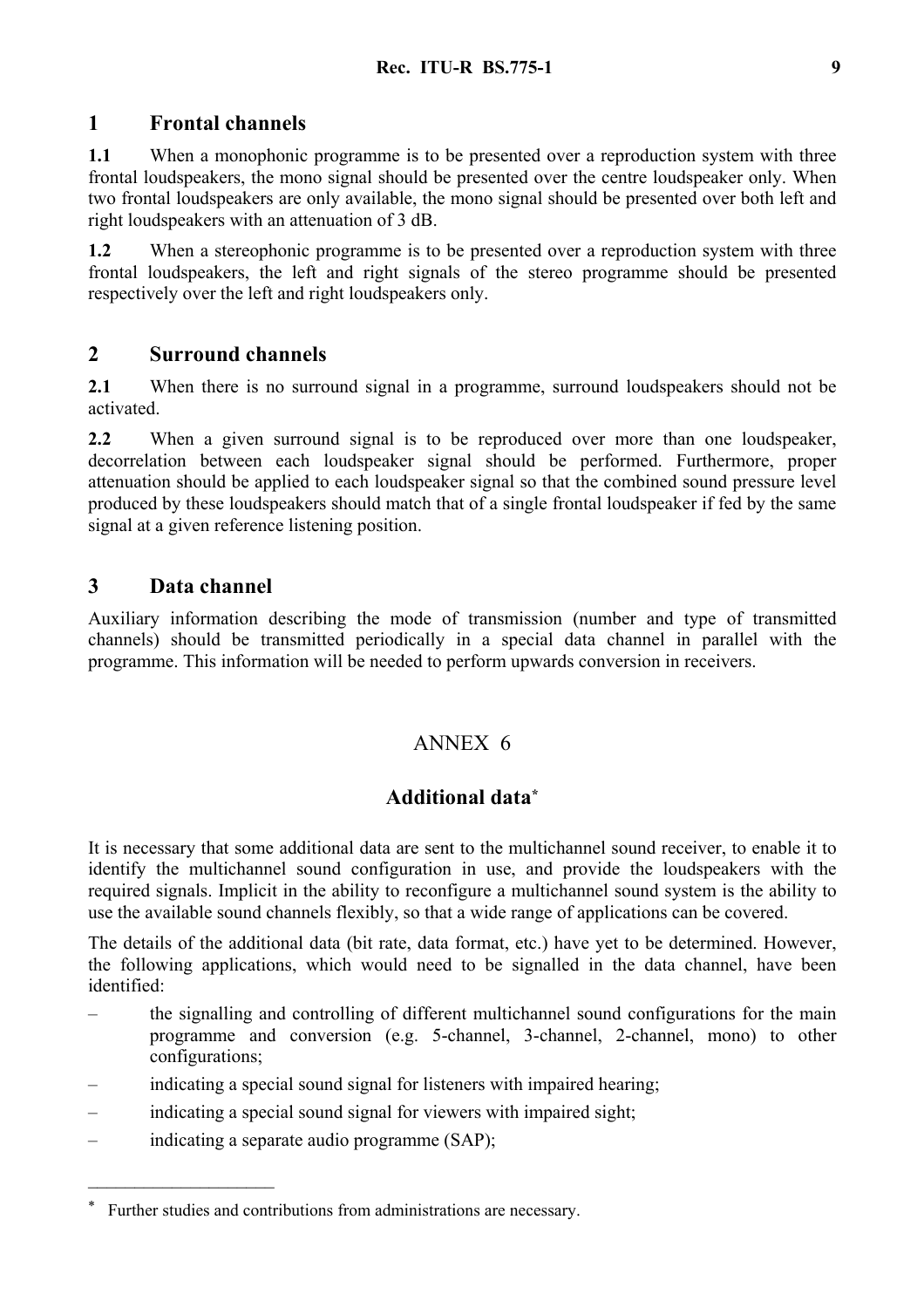- conveying dynamic range control information, to compress or expand the dynamic range;
- conveying characters for a text service;
- flexible usage of the data capacity allocated for audio signals.

## ANNEX 7

### **Subwoofer channel or low frequency effects channel (LFE)**

The purpose of this optional channel is to enable listeners, who choose to, to extend the low frequency content of the reproduced programme in terms of both frequency and level. In this way it is the same as the subwoofer channel proposed by the film industry for their digital sound systems.

In the film industry the subwoofer channel carries high level, low frequency sound effects which are intended to be fed to (a) specific low frequency loudspeaker(s). In that way the magnitude of the low frequency content of the other channels is restricted so that the main loudspeakers are not required to handle these special effects signals. The main film sound channels carry normal low frequency sounds but not at such high levels. They are therefore sufficient on their own if these special effects are not required by the user. This combination has the other benefit that the coding of the high level signals in the subwoofer channel can be optimized without affecting the coding of the main channels.

Although it is recognized that the number of domestic consumers who will choose to use a subwoofer channel is likely to be restricted, it is also recognized that there are other future applications of the HDTV sound system under discussion that will make more use of this option, e.g. distribution of signals to cinemas.

The subwoofer channel should not, however, be used for the entire low frequency content of the multi-channel sound presentation. The subwoofer channel is an option, at the receiver, and thus should only carry the additional enhancement information.

(In a similar way, the surround channels should carry their own low frequency information rather than it being mixed into the front channels. This forward mixing of the low frequency sounds is an option, at the receiver, to decrease the requirements on the surround loudspeakers.)

The subwoofer channel should be capable of handling signals in the range 20-120 Hz.

The level at which the subwoofer channel should be reproduced, relative to the main channels, is still to be studied. It is noted, however, that the film industry is currently coding the subwoofer channel such that a positive gain of 10-12 dB is required on reproduction. A common standard on this point will obviously be beneficial.

The coding of the main channels should not place any reliance on masking provided by the subwoofer channel. The coding of the subwoofer channel may, however, assume masking due to sounds reproduced from the main channels.